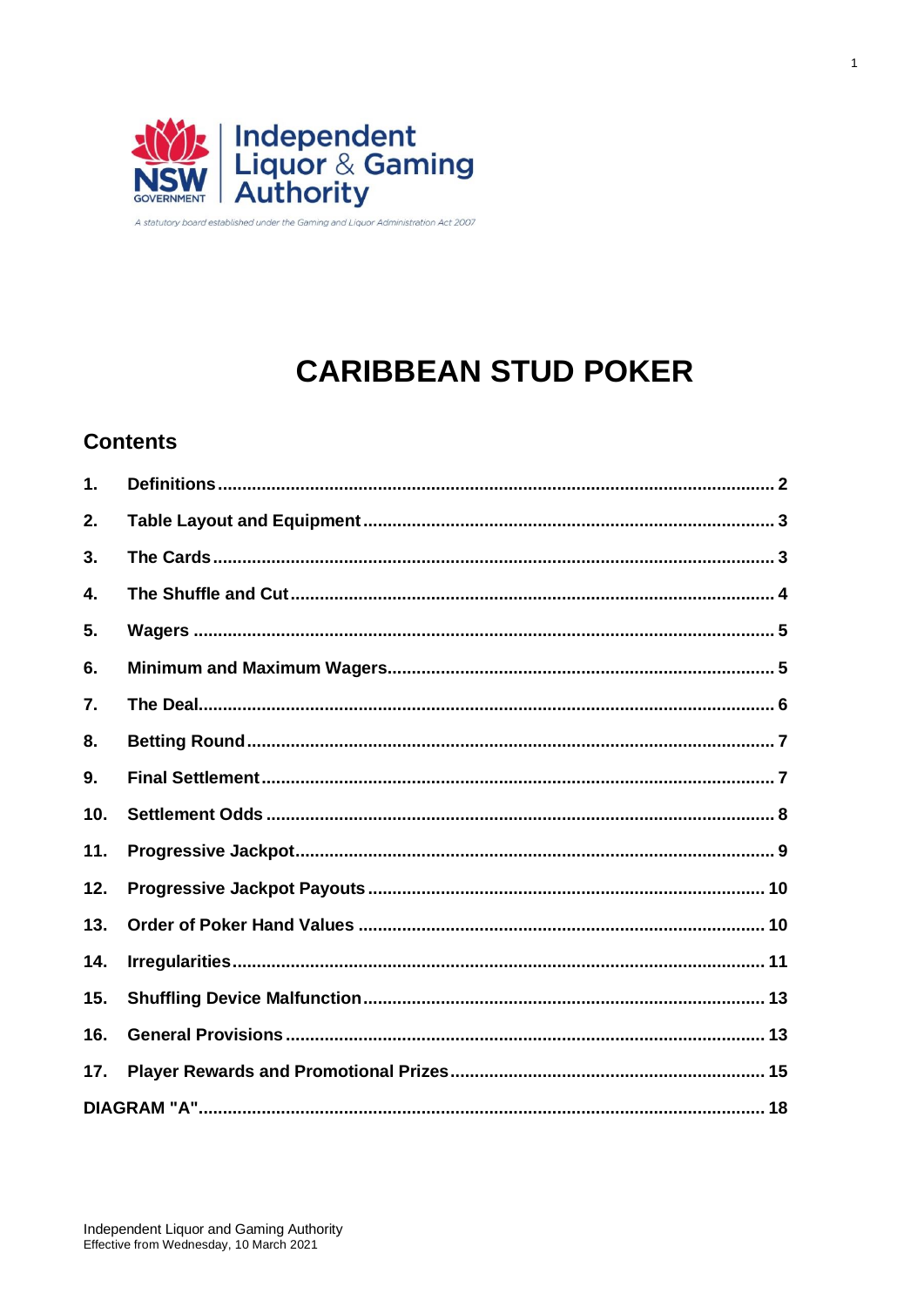## <span id="page-1-0"></span>**1. Definitions**

#### 1.1 In these rules, unless the contrary intention appears:

"**ante**" means a player's initial wager placed in a round of play;

"**Assistant Gaming Manager**" means a person employed in a casino in a managerial capacity relating to the conduct of gaming who is responsible for the operation of a pit;

"**bet**" means an additional wager placed by a player in order to continue in a round of play;

"**card shoe**" means a device from which cards are dealt;

"**deck-checking device**" means a machine used to check that each deck of cards contains the correct cards for the game;

"**casino promotional token**" means where a promotional voucher of a nominated value issued by the casino operator is exchanged for promotional tokens to enable a player to wager at a gaming table. The dealer shall exchange the voucher, subject to any conditions specified on the voucher for the equivalent value in promotional tokens, which may then be wagered on the appropriate area(s) of the layout. Any winnings resulting from such wagers are to be paid in chips;

"**casino supervisor**" means a person employed in a casino in a managerial capacity relating to the conduct of gaming and includes a gaming supervisor/Assistant Gaming Manager;

"**dealer**" means a person responsible for the operation of the game;

"**fold**" means a decision by a player to no longer continue with their hand for that particular round of play

"**float tray**" means lockable equipment fixed to a gaming table capable of holding gaming chips;

"**Gaming Manager**" means a person responsible for the supervision of the operation

"**Gaming Supervisor**" means a person responsible for the immediate supervision of the operation of the game;

"**hand**" means five cards dealt to each player and the dealer in a round of play;

"**inspector**" means a person appointed under section 20 of the Gaming and Liquor Administration Act 2007;

**"promotional prize(s)"** means promotional prize/s offered by the casino operator to a patrons or patrons of the casino in connection with gaming given by way of a prize draw or element of chance;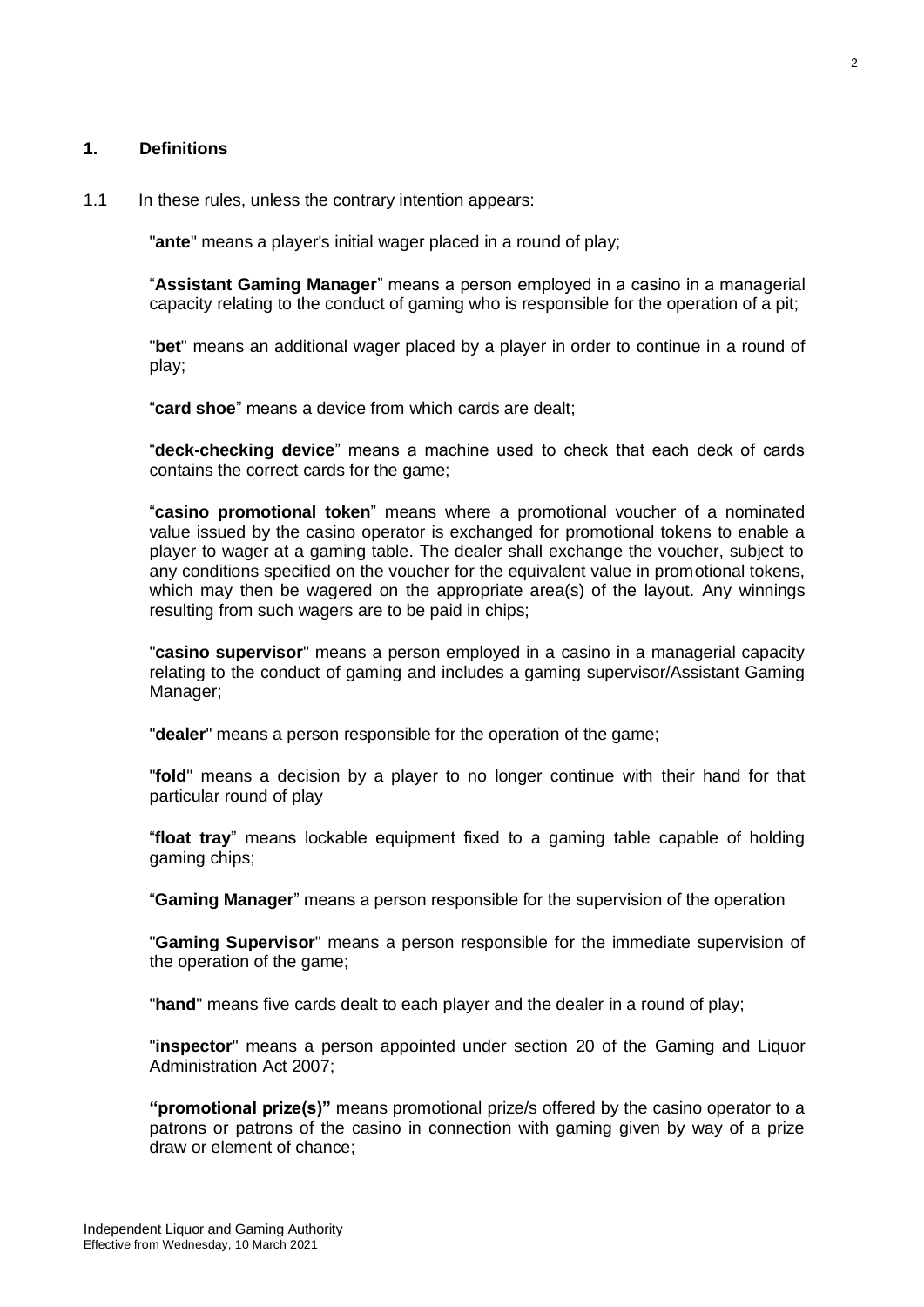"**round of play**" means the period of play at a table commencing with the removal of the first card from the card shoe or shuffling device by the dealer and concluding when the dealer announces a result and, if applicable, collects losing wagers and pays out winning wagers;

"**shuffling device**" means a device used for the shuffling of cards and from which cards are dealt;

"**stand off**" means where a wager shall neither win nor lose;

"**void**" means invalid with no result.

## <span id="page-2-0"></span>**2. Table Layout and Equipment**

- 2.1 The game of Caribbean Stud Poker shall be played at a table having on one side places for the players and on the opposite side a place for the dealer.
- 2.2 The layout cloth covering the table shall be marked in a manner substantially similar to that shown in diagram "A" with:
	- 2.2.1 playing areas designated for the placement of wagers;
	- 2.2.2 areas designated or slots provided for wagers on the progressive jackpot;
	- 2.2.3 an inscription to the effect that the "dealer only plays with Ace/King or higher".
- 2.3 A table shall be fitted with electronic equipment which shall be programmed to record the amounts wagered at the table on the progressive jackpot, and the amount of the jackpot prize pool applicable to linked tables.
- 2.4 The following equipment shall also be used:
	- 2.4.1 either a card shoe, capable of holding a single deck of cards, or a shuffling device, capable of holding two individual decks of cards;
	- 2.4.2 a discard rack, capable of holding a single deck of cards, which shall be attached to the table to the right of the dealer.
	- 2.4.3 a progressive meter, being an electronic jackpot display, which shall display the amount of the jackpot prize pool applicable to the linked tables; and
	- 2.4.4 a float tray.
- 2.5 The table shall have a drop box attached to it.

## <span id="page-2-1"></span>**3. The Cards**

3.1 The game of Caribbean Stud Poker shall be played with one deck of cards, having 52 cards without jokers, with backs of the same colour and design and a cutting card.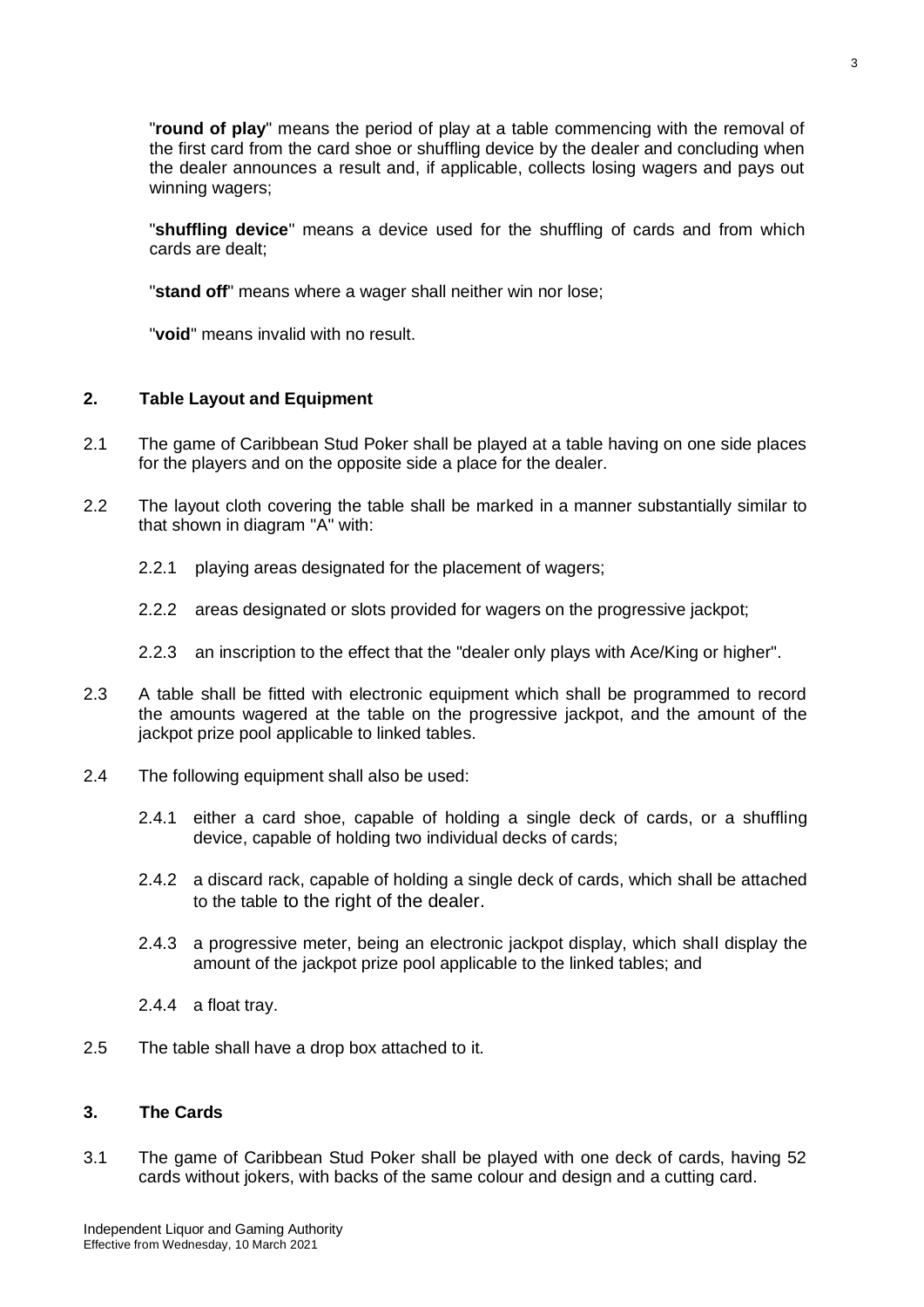- 3.2 When a shuffling device is in use at a table:
	- 3.2.1 the device may be loaded with one deck of cards while another deck is used in play; and
	- 3.2.2 the backs of the deck of cards being used in play must be of a different colour to that of the backs of the other deck of cards in the shuffling device.
- 3.3 All suits have the same rank. The rank of cards, from highest to lowest, shall be as follows:

ace, king, queen, jack, 10, 9, 8, 7, 6, 5, 4, 3, 2, except as provided in rule 13.1.2 and 13.1.6 where the ace may be counted low.

- 3.4 Cards shall be checked by a dealer or a casino supervisor or by use of a deck-checking device prior to use on a gaming table.
- 3.5 Cards may be checked, pre-shuffled and shall be secured until such time as they may be required.
- 3.6 All cards used in the game of Caribbean Stud Poker shall be dealt from a card shoe or shuffling device specifically designed for such purpose.
- 3.7 Cards may, at the discretion of a casino supervisor, be changed after any round of play if, for any reason, a card or cards become unfit for further use. If all the cards are replaced, the new cards shall be checked, shuffled and cut in accordance with these rules.
- 3.8 A casino supervisor or an inspector may, at any time, instruct the dealer to check and verify the number of cards.

## <span id="page-3-0"></span>**4. The Shuffle and Cut**

- 4.1 The cards shall be shuffled so that they are randomly intermixed within the deck:
	- 4.1.1 immediately prior to the start of play;
	- 4.1.2 at the completion of each round of play; or
	- 4.1.3 immediately prior to the recommencement of play following any period that the table has been vacant.
- 4.2 When a card shoe is used, after the cards have been shuffled the dealer shall cut the cards, place them on the cutting card and then insert all the cards in the card shoe for commencement of play.
- 4.3 No person other than the dealer shall cut the cards.
- 4.4 When a shuffling device is used, the cards shall be placed in the shuffling device to be shuffled and the cards shall not be cut.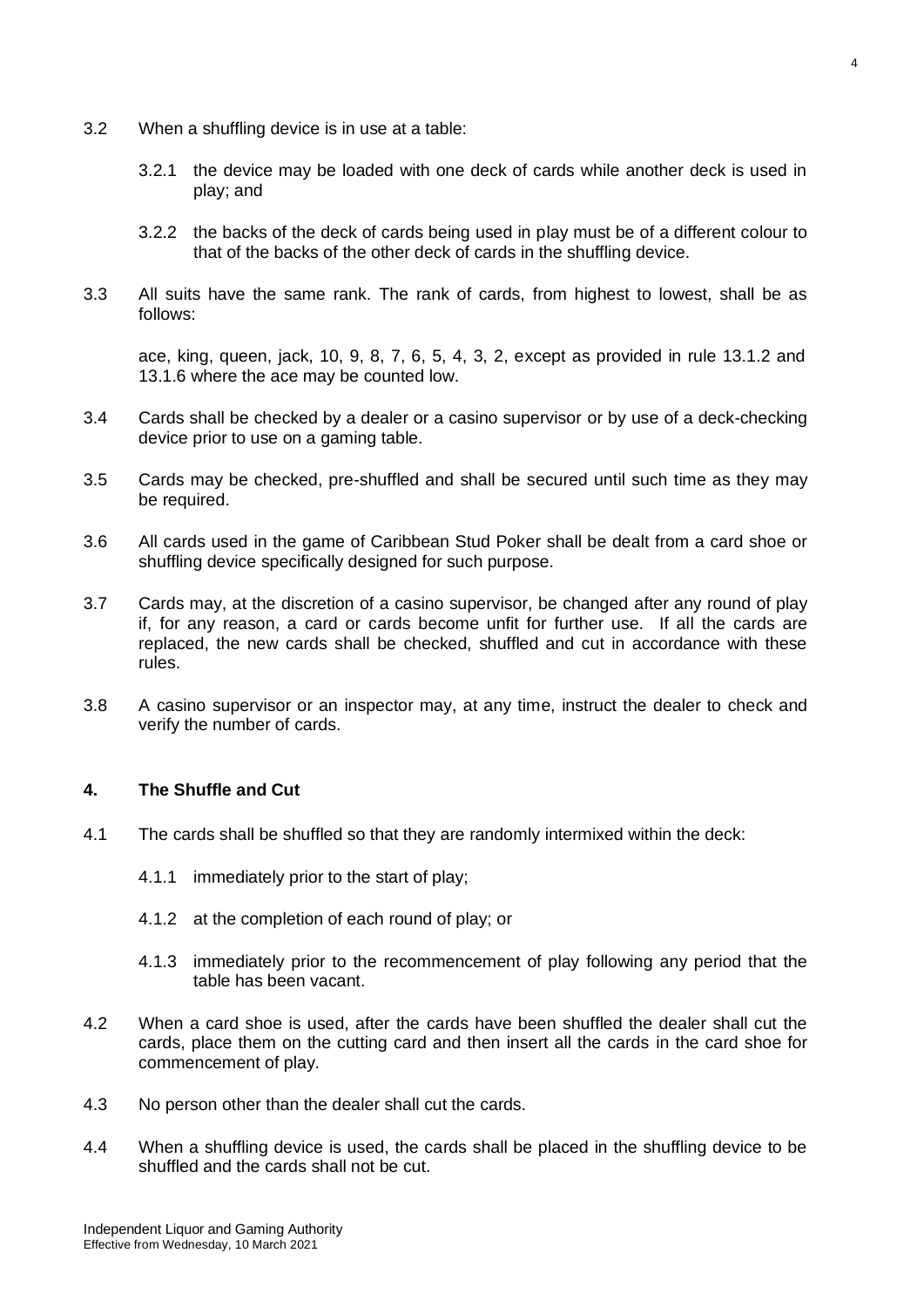4.5 The dealer may perform a manual shuffle prior to inserting the cards into the shuffling device.

## <span id="page-4-0"></span>**5. Wagers**

- 5.1 All wagers shall be placed by means of chips and/or casino promotional tokens.
- 5.2 Prior to the first card being dealt in each round of play, each player at the table shall:
	- 5.2.1 place an ante on the appropriate wagering area of the layout; and
	- 5.2.2 be given an opportunity to participate in the progressive jackpot.
- 5.3 A player electing to participate in the progressive jackpot shall place a wager of the correct denomination on the appropriate area of the layout or in the slot provided on the table.
- 5.4 After the cards have been dealt in accordance with rule 7, players shall pick up their cards and declare their intention to either fold or bet.
- 5.5 A player who elects to bet shall place a wager, which must be exactly twice that of the ante placed by the player on that round of play, on the appropriate wagering area of the layout.
- 5.6 Until a decision and settlement has been made in respect of any wager, no wager may be handled, placed, increased or withdrawn after the first card of a round of play has been removed from the card shoe or shuffling device unless explicitly permitted by these rules.
- 5.7 A player shall not wager on more than one hand in any round of play.
- 5.8 Only one wager shall be accepted on any one wagering area.
- 5.9 Players are responsible for the positioning of their wagers on the layout, whether or not they are assisted by the dealer. Players must ensure that any instructions given to the dealer regarding the placement of their wagers are correctly carried out.

#### <span id="page-4-1"></span>**6. Minimum and Maximum Wagers**

- 6.1 The minimum and maximum wagers permitted per player per playing area shall be shown on a sign at the table. Unless stated on the sign, wagers are not required to be made in multiples of the minimum. The sign may also state the minimum unit in which wagers may be made above the table minimum.
- 6.2 A wager found to be below the stated minimum, after the first card has been removed from the card shoe or shuffling device, shall be valid.
- 6.3 A wager found to be above the stated maximum shall be paid or collected to the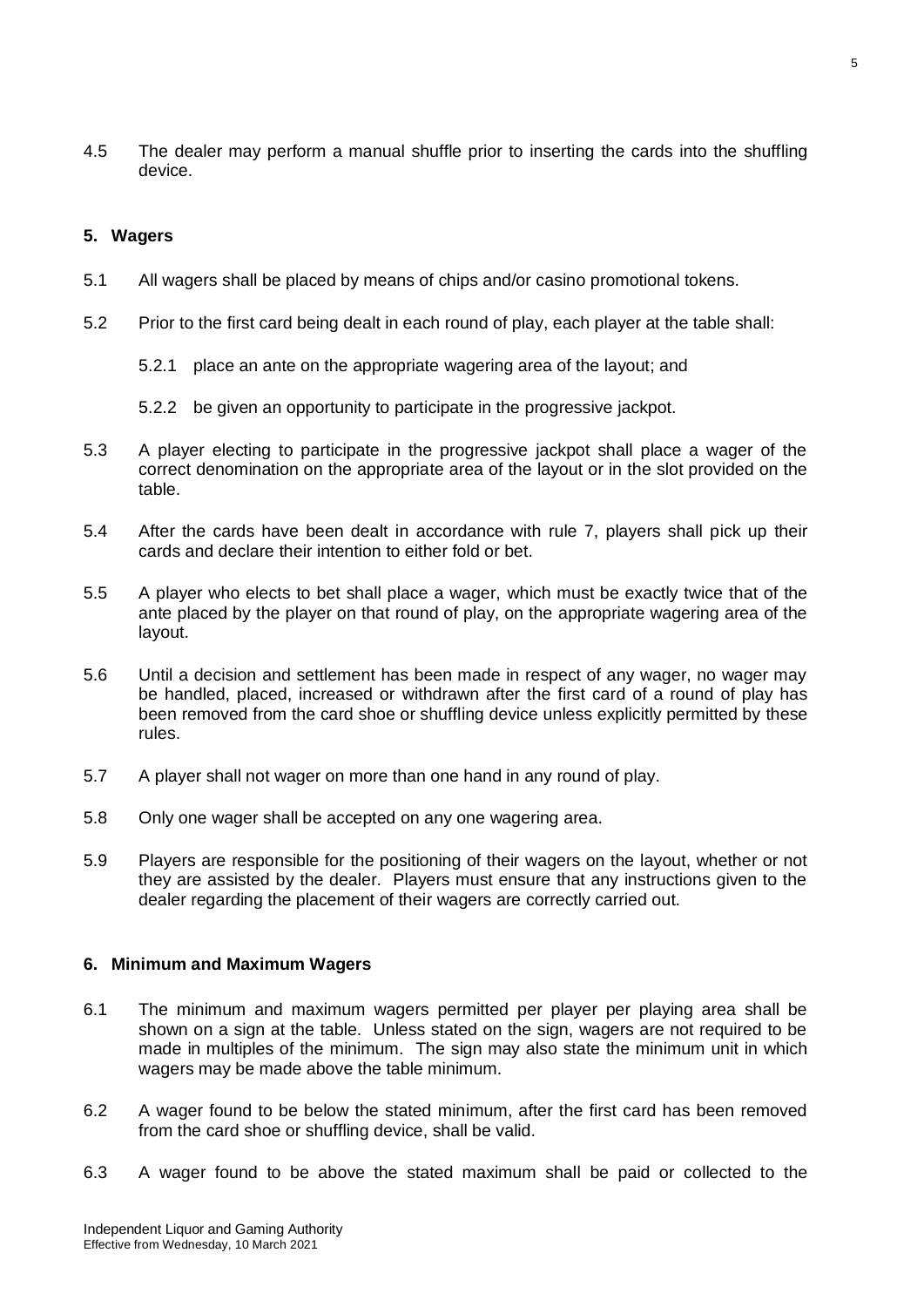maximum. In the event that a player has been found to have wagered above the stated maximum on any previous round(s) of play the wagers and results of the previous round(s) of play shall stand.

- 6.4 Players are responsible for ensuring that their wagers comply with the limits stated on the sign on the table.
- 6.5 A casino supervisor may alter the limits on a gaming table at any time except that a minimum wager can only be changed to a higher minimum if a sign indicating the new minimum and the proposed time of change has been displayed at the table at least 20 minutes before the change.
	- 6.5.1 Notwithstanding rule 6.5, a casino supervisor may increase the minimum wager on a gaming table at anytime, provided that any player already playing on the table at that time shall be entitled to continue to play at the pre-existing table minimum.
		- 6.5.1.1 A marker shall be placed directly in front of the players' box, indicating that the player is entitled to continue to play at the pre-existing table minimum.
		- 6.5.1.2 When the player leaves the table, the marker shall be removed from the layout.
	- 6.5.2 Where a player continues to play at the pre-existing table minimum, that minimum wager can only be changed to a higher minimum if a sign indicating the new minimum and proposed time of change has been displayed at the table at least 20 minutes before the change.
	- 6.5.3 When two table minimums are in place, table signage must indicate the previous table limits as well as the new table limits.
	- 6.5.4 New players arriving at the table after the change shall be required to adhere to the new table minimum.
- 6.6 A casino supervisor may allow a player to wager in excess of the stated maximum provided that a sign denoting the new minimum and maximum wagers for that player is placed on an appropriate area of the table.

## <span id="page-5-0"></span>**7. The Deal**

- 7.1 All cards shall be dealt face downwards except for one of the dealer's cards which shall be turned face upwards.
- 7.2 Immediately prior to the commencement of a round of play and after all ante wagers are placed and all wagers on the progressive jackpot have been made, the dealer may announce "no more bets" and shall deal cards to themselves then starting from their left will continue deal the players cards in a clockwise direction around the table.
- 7.3 When a card shoe is in use, the cards shall be dealt in the following manner: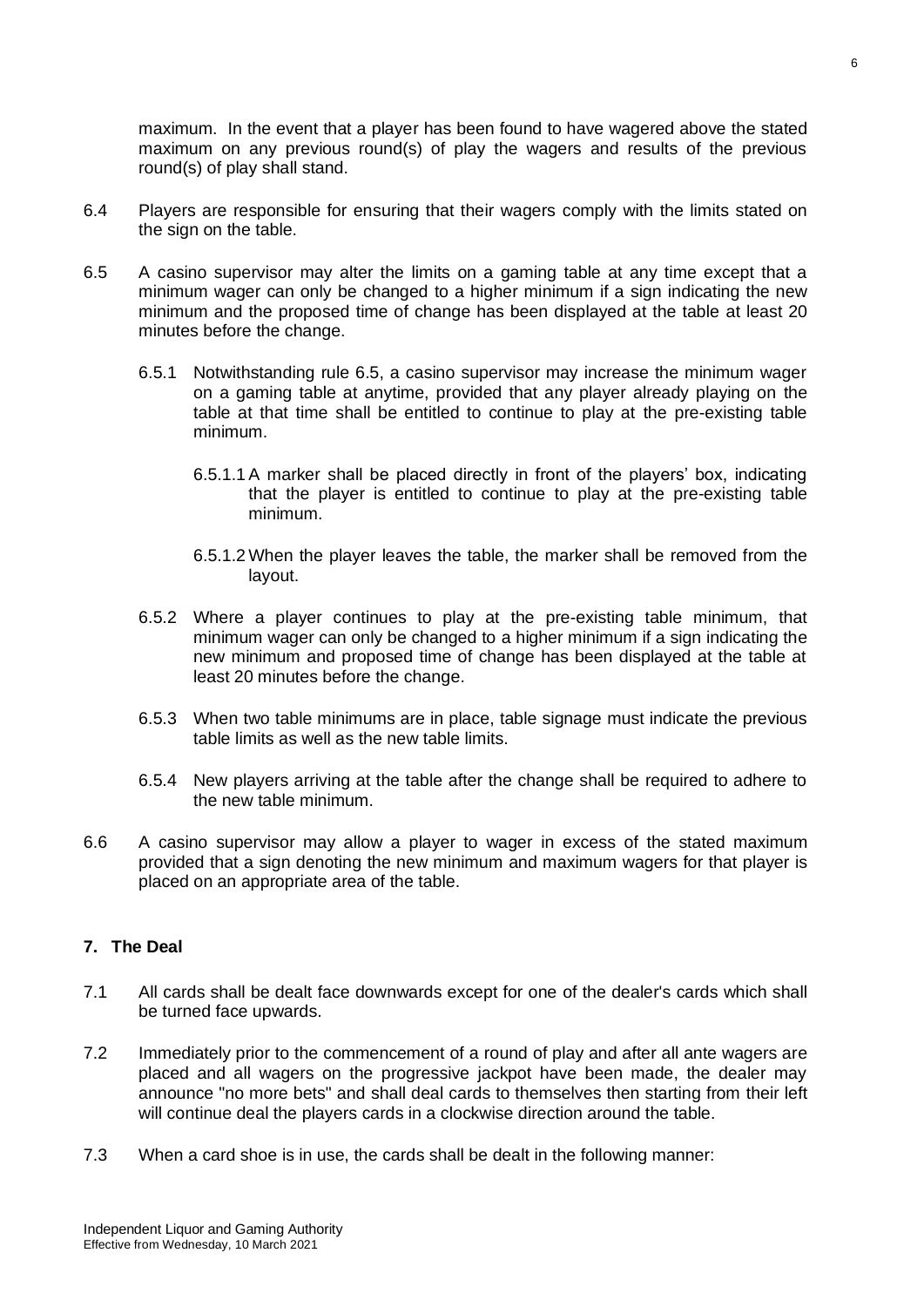- 7.3.1 one card to the dealer; and
- 7.3.2 one card to each playing area containing an ante; and
- 7.3.3 in sequence, a second, third, fourth and fifth card to the dealer and to each playing area containing an ante, working in a clockwise direction around the table. The dealer's last card will be turned face upwards.
- 7.4 When a shuffling device is in use, the cards shall be dealt in the following manner:
	- 7.4.1 five cards to the dealer, with the bottom card then being turned face upwards; and
	- 7.4.2 five cards at a time to each playing area containing an ante.

#### <span id="page-6-0"></span>**8. Betting Round**

- 8.1 After the cards have been dealt, the players shall pick up their cards and declare their intention to either fold or bet.
- 8.2 Players must ensure that their cards do not leave the area of the table layout nor are held away from the table.
- 8.3 Players who elect to fold shall place their cards, face downwards, on the table.
- 8.4 The dealer shall collect the ante and the cards from each player who elects to fold. The cards shall be individually spread out face downwards by the dealer, counted and then placed in the discard rack.
- 8.5 Players who elect to bet shall place their cards face downwards on their playing area and place a wager of an amount equal to twice their ante.
- 8.6 After bets have been placed by all of the players continuing in the round of play, the dealer shall turn all the remaining cards of their own hand face upwards and declare the highest possible poker value of the hand as determined in accordance with rule 13.
- 8.7 Players are not permitted to communicate, other than declaring an intention to either fold or bet, until all players have completed the betting round.

#### <span id="page-6-1"></span>**9. Final Settlement**

- 9.1 The dealer's hand, in order to qualify, must have a poker value of ace and king, or higher.
- 9.2 If the dealer's hand does not have a poker value of ace and king, or higher, the dealer shall announce "no hand" and bet wagers shall be void.
- 9.3 The dealer shall then: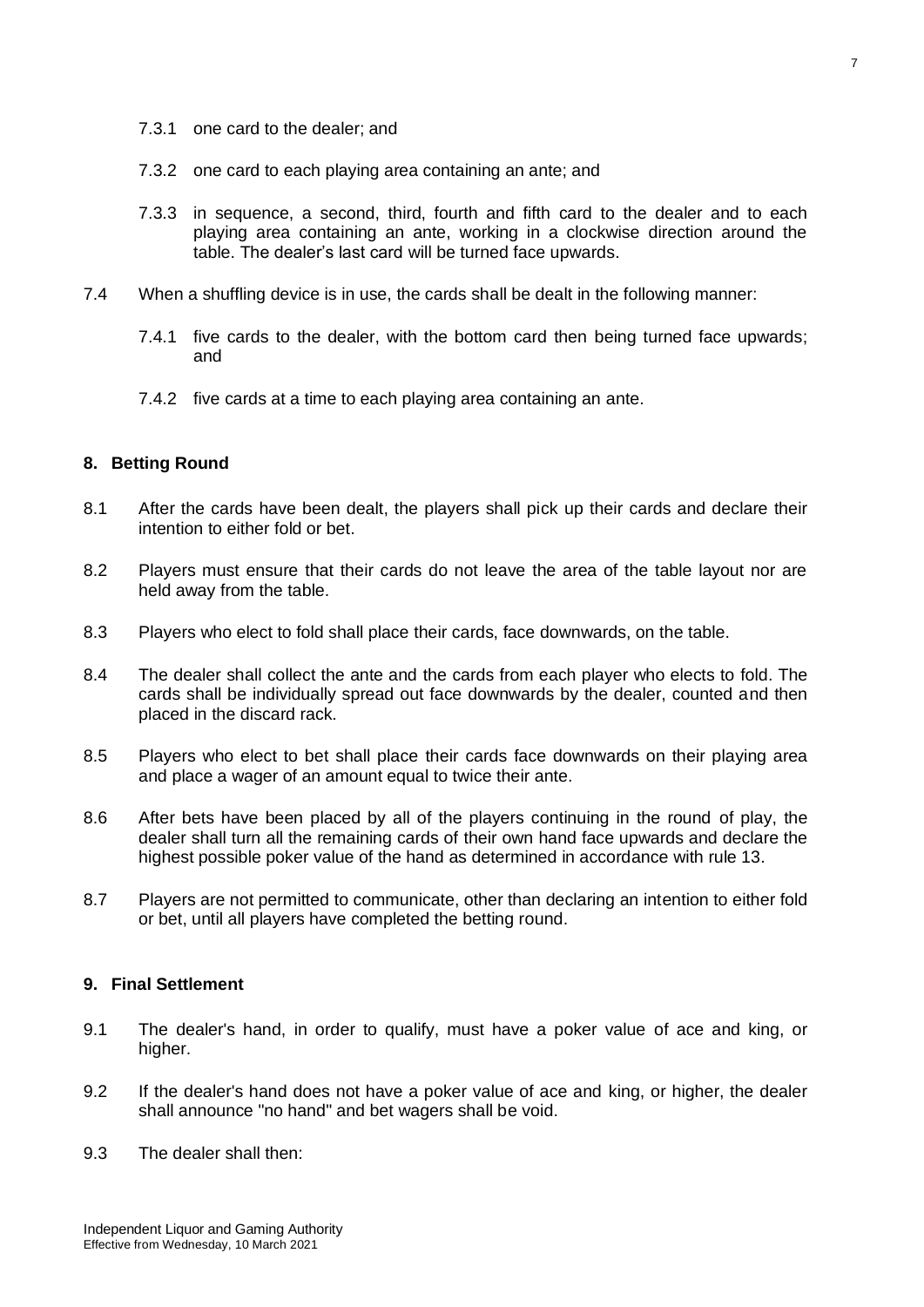- 9.3.1 pay the antes of the players remaining in the round of play; and
- 9.3.2 subject to rule 9.5, count and collect the cards of those players and place them in the discard rack.
- 9.4 If the dealer's hand does have a poker value of ace and king, or higher, the dealer shall then:
	- 9.4.1 compare their hand to each player's individual hand and:
	- 9.4.1.1 pay the ante and the bet for those hands with a higher poker value than the dealer's, in accordance with rule 10;
	- 9.4.1.2 collect the ante and the bet for those hands with a lower poker value than the dealer's; or
	- 9.4.1.3 declare the ante and the bet for hands with an equal poker value to that of the dealer, as a stand off;
		- 9.4.2 after the dealer compares hands and pays or collects wagers, they shall, subject to rule 9.5, count and collect the cards and place them in the discard rack.
- 9.5 Where a player has made a wager on the progressive jackpot for that round of play and has received a hand qualifying for a progressive jackpot payout as described in rule 11.7, the cards for that hand shall be left face upwards on the table and those cards shall not be collected or discarded until the pay out on the hand has been made.
- 9.6 Hands qualifying for a progressive jackpot will be settled according to rule 12.
- 9.7 After the dealer's hand is exposed a player may concede their own hand by indicating with a sweeping motion of their hand towards the dealer. The dealer will then announce "conceding hand" and collect that player's wagers and cards which shall be checked in accordance with rule 8.4.
- 9.8 After a player's hand has been conceded it cannot be returned to play.
- 9.9 The dealer shall be responsible for declaring the optimum value of the hands in accordance with rule 13.
- 9.10 At settlement, it is at the discretion of the casino operator to reveal any folded hand.

## <span id="page-7-0"></span>**10. Settlement Odds**

10.1 Winning wagers at the game of Caribbean Stud Poker shall be paid at the odds listed below:

| <b>Wager</b> | <b>Odds</b>  |
|--------------|--------------|
|              |              |
| ⊾nte         | ◢<br>t٥<br>ø |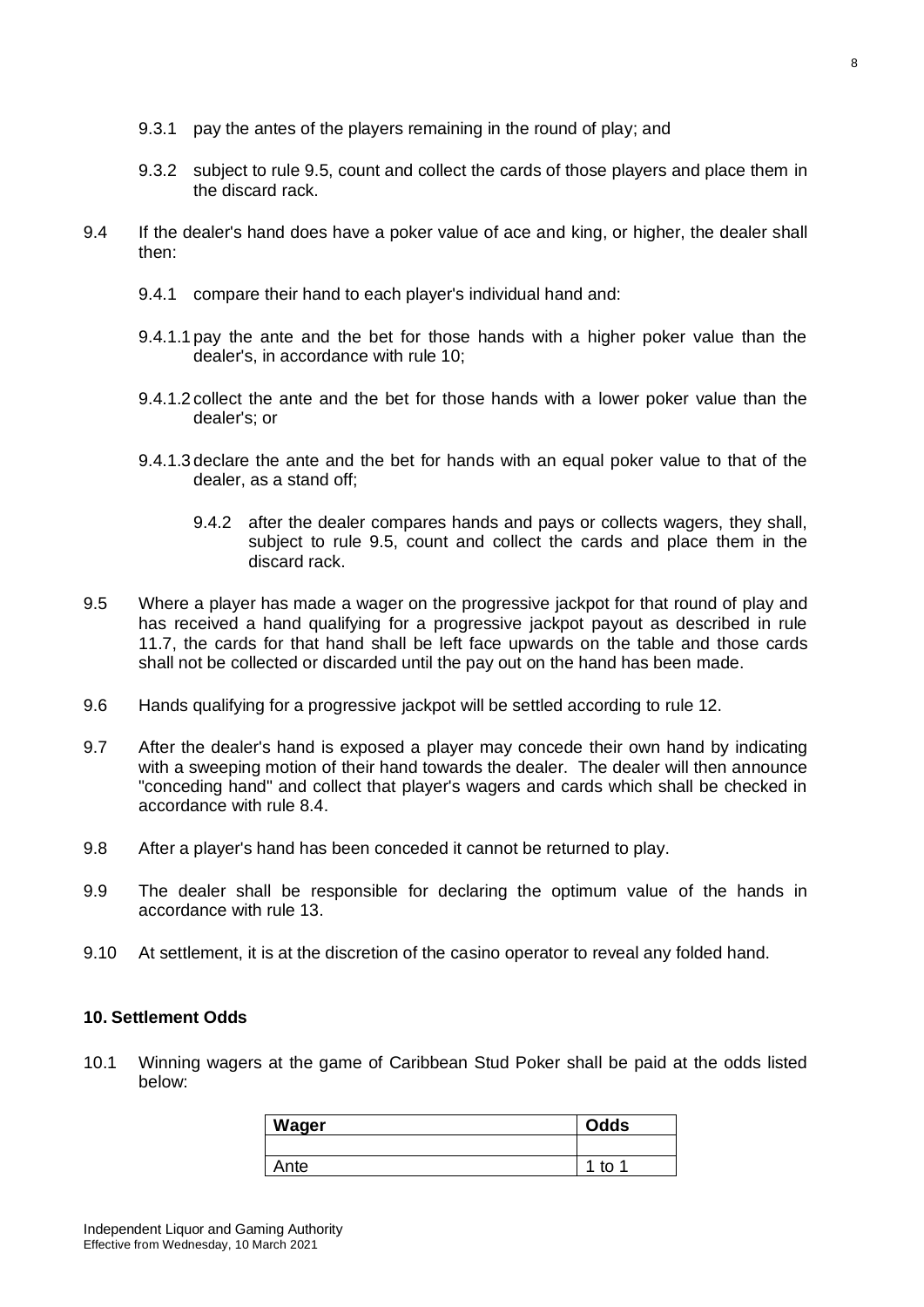| Bet:                  |          |  |
|-----------------------|----------|--|
| One pair or less      | 1 to 1   |  |
| Two pairs             | $2$ to 1 |  |
| Three of a kind       | 3 to 1   |  |
| Straight              | $4$ to 1 |  |
| Flush                 | 5 to 1   |  |
| <b>Full House</b>     | $7$ to 1 |  |
| Four of a kind        | 20 to 1  |  |
| <b>Straight Flush</b> | 50 to 1  |  |
| <b>Royal Flush</b>    | 250 to 1 |  |

10.2 The odds for bet wagers shall be subject to any maximum payout set by the casino operator. The amount of such maximum payout shall be displayed on a notice at the table.

## <span id="page-8-0"></span>**11. Progressive Jackpot**

- 11.1 A player wishing to wager on the progressive jackpot must first have placed an ante for that round of play.
- 11.2 A player choosing to play the progressive jackpot shall be responsible for ensuring that their wager has been accepted.
- 11.3 The amount required to make a wager on the progressive jackpot shall be displayed on a sign at the table.
- 11.4 A player who has placed a wager on the progressive jackpot and receives a hand which qualifies for a jackpot prize shall win and be paid in accordance with rule 12, irrespective of whether the dealer's hand has an ace and a king, or higher.
- 11.5 Wagers on the progressive jackpot shall form part of one or more jackpot prize pools, as approved by the Authority.
- 11.6 The Authority shall approve the rate of increment to the prize pool(s) and may grant approval for a portion of each wager on the progressive jackpot being retained by the casino operator.
- 11.7 The following hands, as described in rule 13.1, shall qualify for a progressive jackpot payout:
	- 11.7.1 Royal Flush;
	- 11.7.2 Straight Flush;
	- 11.7.3 Four of a kind;
	- 11.7.4 Full House;
	- 11.7.5 Flush.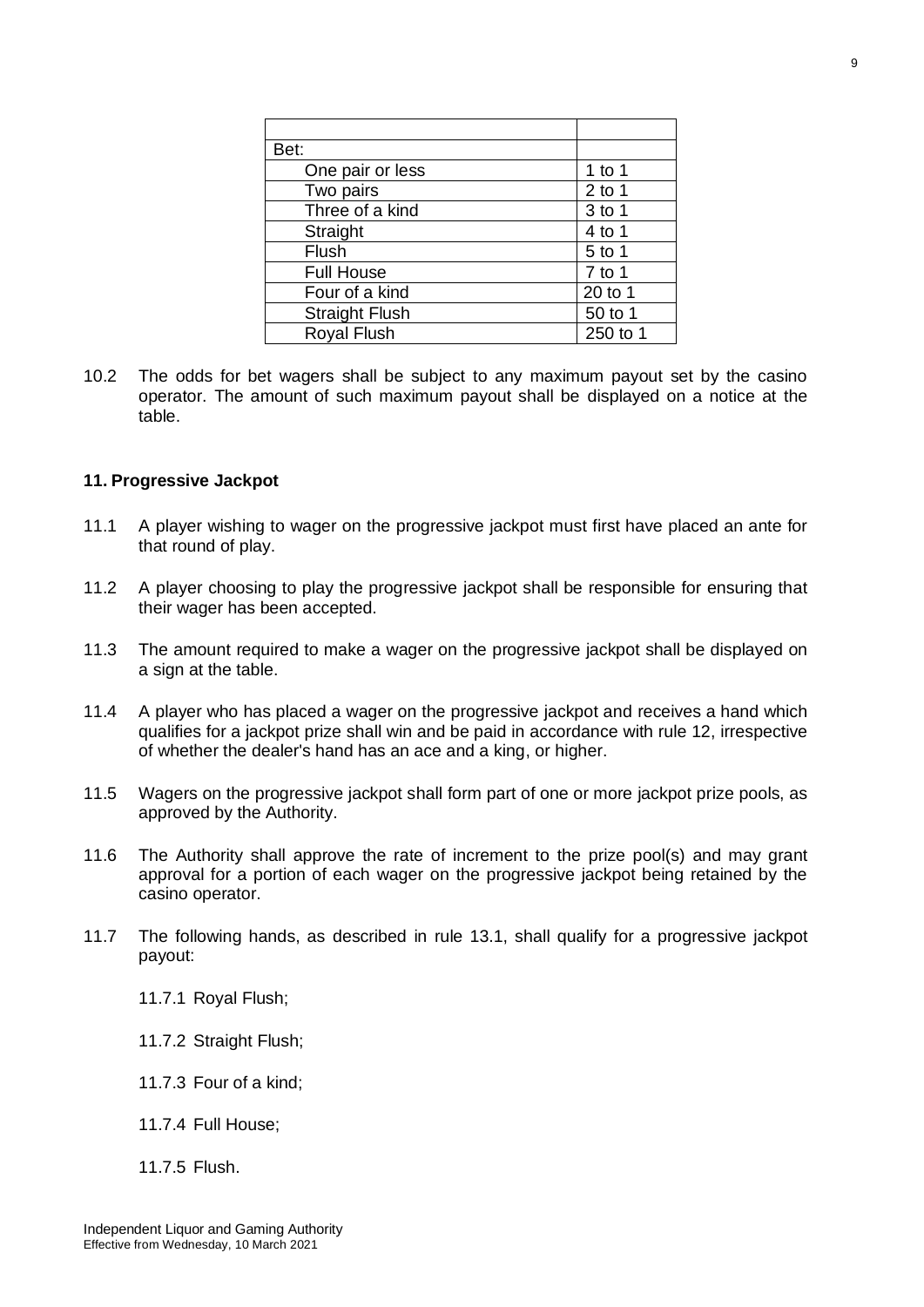- 11.8 Any progressive jackpot payout made to a player shall be in addition to any payment made for an ante or bet wager by the player on that round of play.
- 11.9 When multiple tables are linked to the same jackpot pool, all tables shall:
	- 11.9.1 Have the same jackpot pay table on all participating tables;
	- 11.9.2 Contribute to the jackpot pool at the same jackpot increment rate and seed values as all other participating tables; and
	- 11.9.3 Have a qualifying wager of the same value.

#### <span id="page-9-0"></span>**12. Progressive Jackpot Payouts**

- 12.1 Where a player's hand qualifies for a progressive jackpot payout, the amount of the payout shall be as follows:
	- 12.1.1 Royal Flush \$50,000 or 100% of the jackpot, whichever is the greater;
	- 12.1.2 Straight Flush \$5,000 or 10% of the jackpot, whichever is the greater;
	- 12.1.3 Four of a kind \$500 bonus payout;
	- 12.1.4 Full House \$150 bonus payout; or
	- 12.1.5 Flush \$100 bonus payout.
- 12.2 Jackpot payments shall be made from right to left beginning with the playing area to the immediate right of the dealer.
- 12.3 If two or more player's hands qualify for a progressive jackpot payout during the same round of play:
	- 12.3.1 with a Royal Flush, the winners shall share the jackpot as an aggregate or shall each receive \$50,000, whichever is the greater amount;
	- 12.3.2 with a Straight Flush, the winners shall each be paid an equal share of the aggregate of the 10% payouts from each subsequent jackpot total or each receive \$5,000, whichever is the greater amount.
- 12.4 Where a hand containing a Royal Flush and a hand containing a Straight Flush qualify for a progressive jackpot in the same round of play, the player with the Straight Flush shall be paid first.

## <span id="page-9-1"></span>**13. Order of Poker Hand Values**

13.1 The order of hands, highest to lowest is as follows: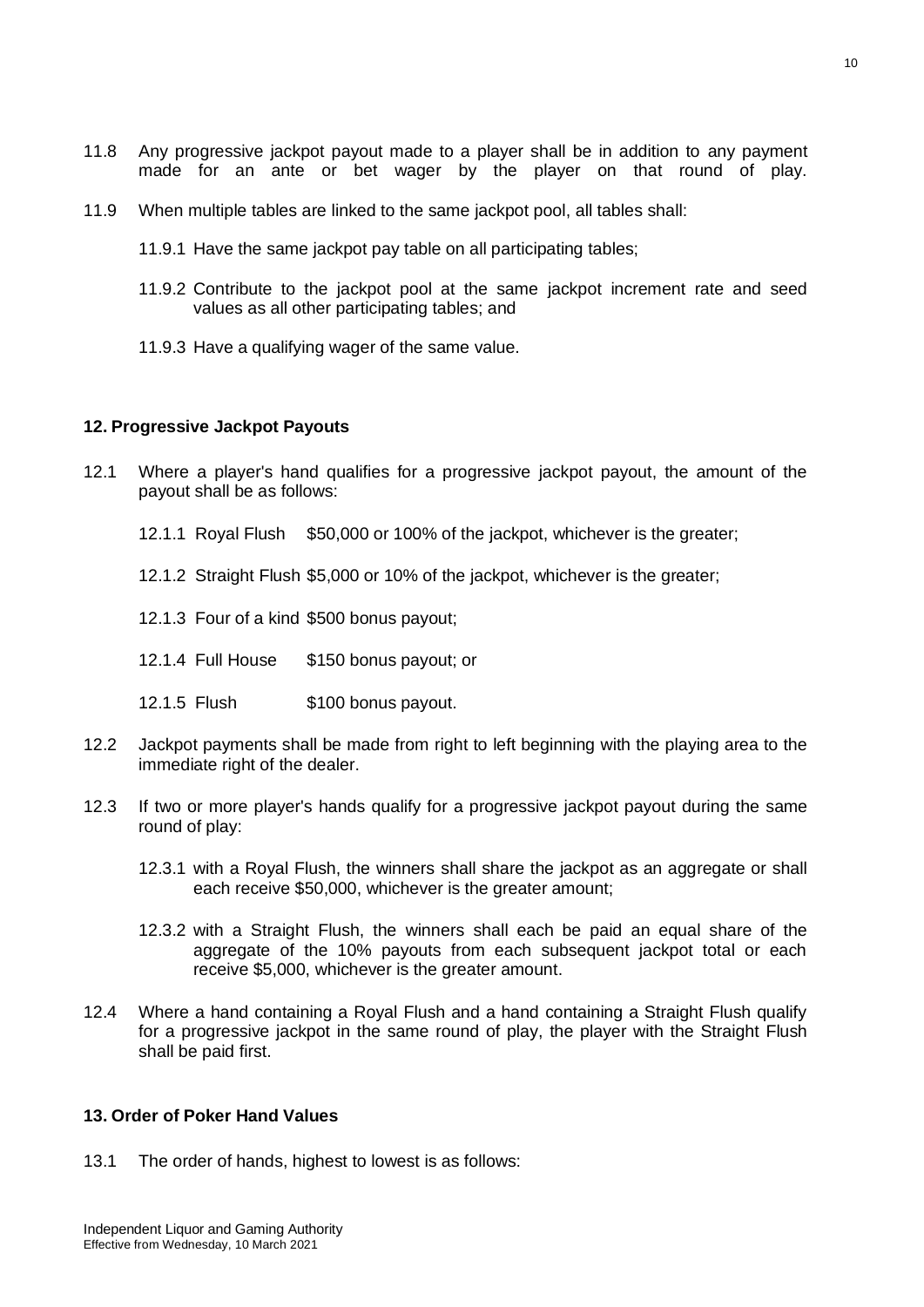- 13.1.1 Royal Flush is a hand containing an ace, king, queen, jack and 10 of the same suit;
- 13.1.2 Straight Flush is a hand containing five cards of the same suit in consecutive ranking. An ace may be counted low;
- 13.1.3 Four of a Kind is a hand containing four cards of the same rank;
- 13.1.4 Full House is a hand containing "Three of a kind" and "One pair";
- 13.1.5 Flush is a hand containing five cards of the same suit but not in consecutive ranking;
- 13.1.6 Straight is a hand containing five cards of consecutive rank regardless of suit. An ace may be counted high or low;
- 13.1.7 Three of a kind is a hand containing three cards of the same rank;
- 13.1.8 Two pairs is a hand containing two "pairs";
- 13.1.9 One pair is a hand containing two cards of the same rank;
- 13.1.10 Five odd cards is a hand containing five cards of different rank and at least two suits.
- 13.2 Hands of the same value but consisting of different card values shall be ranked in accordance with the rank of cards prescribed in rule 3.3. For example:
	- 13.2.1 a Straight containing an ace, king, queen, jack and 10 shall be ranked higher than a Straight containing a 5, 4, 3, 2 and ace;
	- 13.2.2 in the event of two hands each containing two pairs, the hand holding the highest pair in terms of card value shall be ranked the higher. If both hands hold the highest pair, the respective card values of the second pairs shall determine the outcome. In the case of a draw, the card values of the fifth card of the hands determines which shall be higher.

#### <span id="page-10-0"></span>**14. Irregularities**

- 14.1 Where a dealer realises, prior to any player handling their cards, that cards have been dealt incorrectly, they shall declare a misdeal.
- 14.2 An incorrect number of cards dealt to the dealer's hand shall constitute a misdeal.
- 14.3 Two or more cards incorrectly exposed during the deal shall constitute a misdeal.
- 14.4 In the event of a misdeal all wagers shall be void and a new round of play shall be dealt.
- 14.5 Where an exposed card is dealt, it shall not constitute a misdeal. The dealer shall turn the card over and continue dealing, subject to rule 14.6.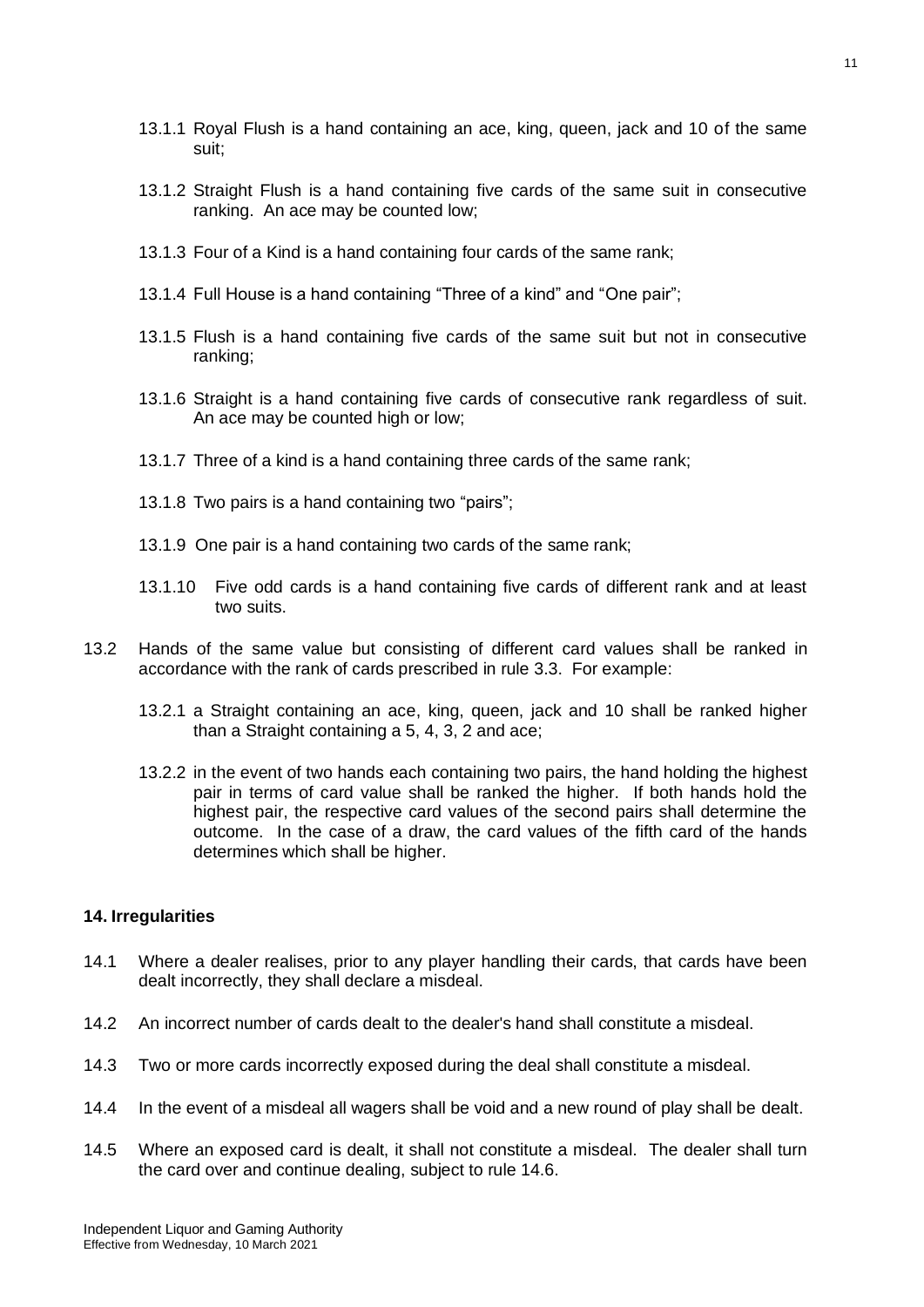- 14.6 If a card is exposed in error on the dealer's hand that card shall be left face upwards and all other cards shall be dealt face downwards.
- 14.7 Notwithstanding rule 14.6, if the Dealer exposes one or more cards in their hand in error before all of the players have made a decision in relation to their "Bet" wagers, the players will be given the option to make a "Bet" wager or to fold.
- 14.8 A player's hand containing too few cards or too many cards shall be declared void.
- 14.9 In the event that a card(s) is found to be missing from a card shoe or shuffling device; or a card(s) is found that does not form part of the cards that make up a deck in accordance with rule 3.1, the following shall apply:
	- 14.9.1 the result of any rounds of play previously completed shall stand; and
	- 14.9.2 the round of play where the missing card(s) is discovered, or the foreign card(s) is found shall be declared void and all monies returned to players for that round of play; and
	- 14.9.3 the deck shall be checked for any further missing or foreign cards; and
	- 14.9.4 Surveillance and an Inspector shall be notified.
- 14.10 Where a dealer realises, after a player has handled their cards, that a hand has been dealt to a playing area that does not contain an ante, the cards for that hand shall be counted and placed in the discard rack.
- 14.11 If prior to the dealer's cards being exposed, the dealer becomes aware that a bet does not comply with rule 5.5, the player must, upon request:
	- 14.11.1 correct the bet; or
	- 14.11.2 fold, whereupon the dealer shall collect the ante and return any portion of the bet made.
- 14.12 If during a settlement, the dealer becomes aware that a bet does not comply with rule 5.5 the dealer will:
	- 14.12.1 pay or take the amount wagered when that amount is less than the amount required to comply with rule 5.5;
	- 14.12.2 pay or take up to the amount required to comply with rule 5.5.
- 14.13 Where a player or players are suspected of viewing another player's cards or collecting information from other active or non active players, a casino supervisor may:
	- 14.13.1 direct the player or players concerned to play their hand prior to other players handling their cards;
	- 14.13.2 restrict players suspected of collusion from playing together at the same table;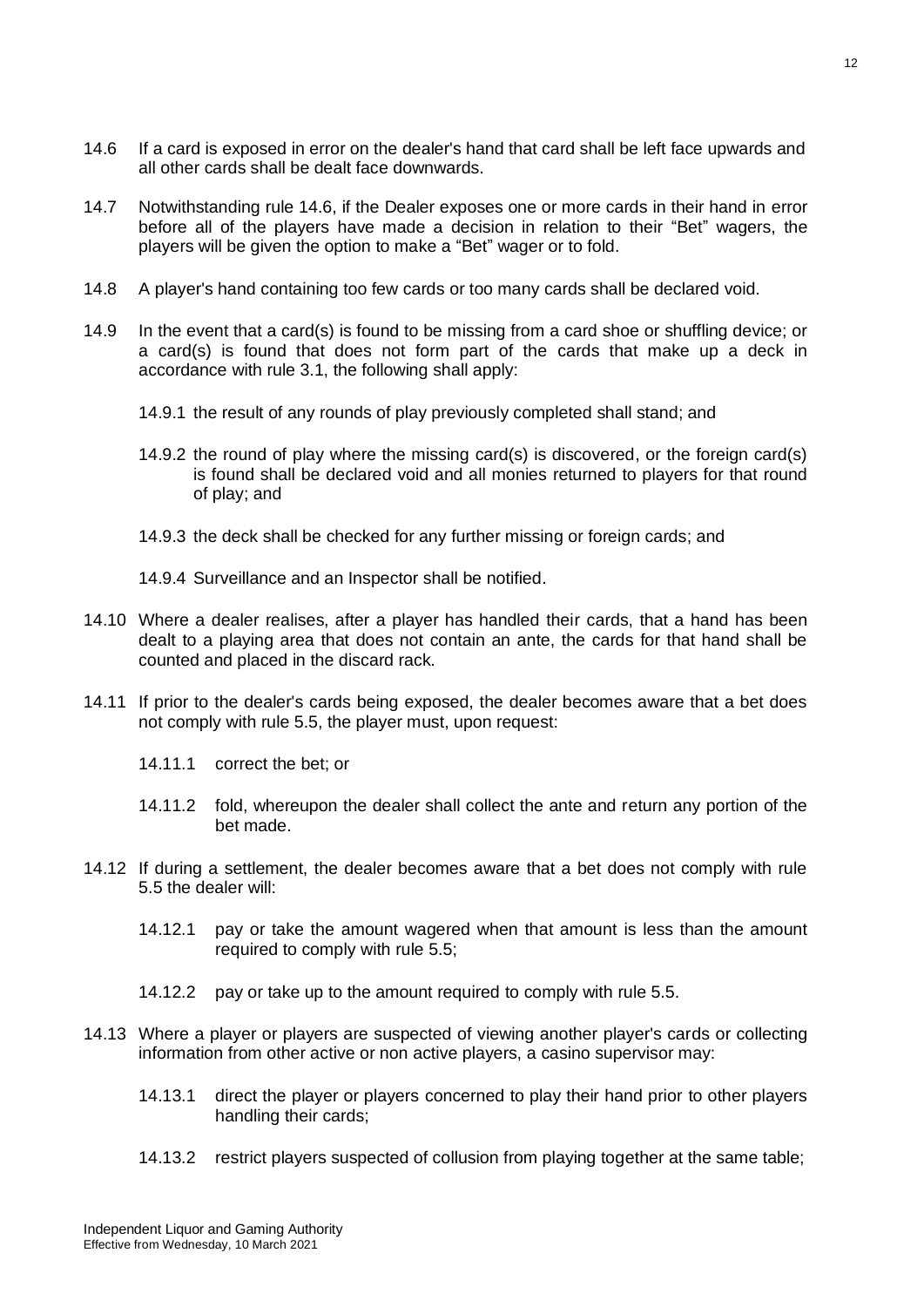- 14.13.3 direct the players on a table to speak English only at all times.
- 14.14 Where a player makes a wager in accordance with rule 5.2 and fails within a reasonable period or refuses or is not present to make a decision in regard to the cards dealt to that playing area, then that hand shall become void and the ante and jackpot wager (where applicable) returned to the player.
- 14.15 In the event of a malfunction of the electronic equipment referred to in rules 2.3 and 2.4.3, an inspector shall be notified immediately. The game may continue to be played only after the approval of an inspector.

## <span id="page-12-0"></span>**15. Shuffling Device Malfunction**

- 15.1 Where a shuffling device jams, stops intermixing cards during a shuffle or fails to complete a shuffle cycle, the cards shall be reshuffled.
- 15.2 Where it becomes evident, in a round of play for which one or more cards have been dealt, that the shuffling device is no longer capable of operating in the way it is intended to operate:
	- 15.2.1 that round of play shall be declared void; and
	- 15.2.2 the result of any rounds of play previously completed shall stand; and
	- 15.2.3 the game shall be continued with another shuffling device or a card shoe and using new cards, subject to rule 3.7.

## <span id="page-12-1"></span>**16. General Provisions**

- 16.1 A person shall not, either alone or in concert with any other person, use or control at or near a gaming table or location related to the playing of a game a calculator, computer, or other electronic, electrical or mechanical apparatus or device that is capable, with respect to a game or a part thereof, of recording, projecting, analysing or transmitting an outcome or the changing probabilities or the playing strategies to be used.
- 16.2 Rule 16.1 shall not apply to use or control by an agent or employee of the casino operator or an inspector where such person is acting in the course of their duty.
- 16.3 Where a casino supervisor is satisfied that a person has contravened any provision of rule 16.1, they may:
	- 16.3.1 declare that any wager made by the person is void;
	- 16.3.2 direct that the person shall be excluded from further participation in the game;
	- 16.3.3 exclude the person from the casino in line with the provisions of section 79 of the Casino Control Act 1992;
	- 16.3.4 cause the person(s) in possession of a prohibited device to be detained until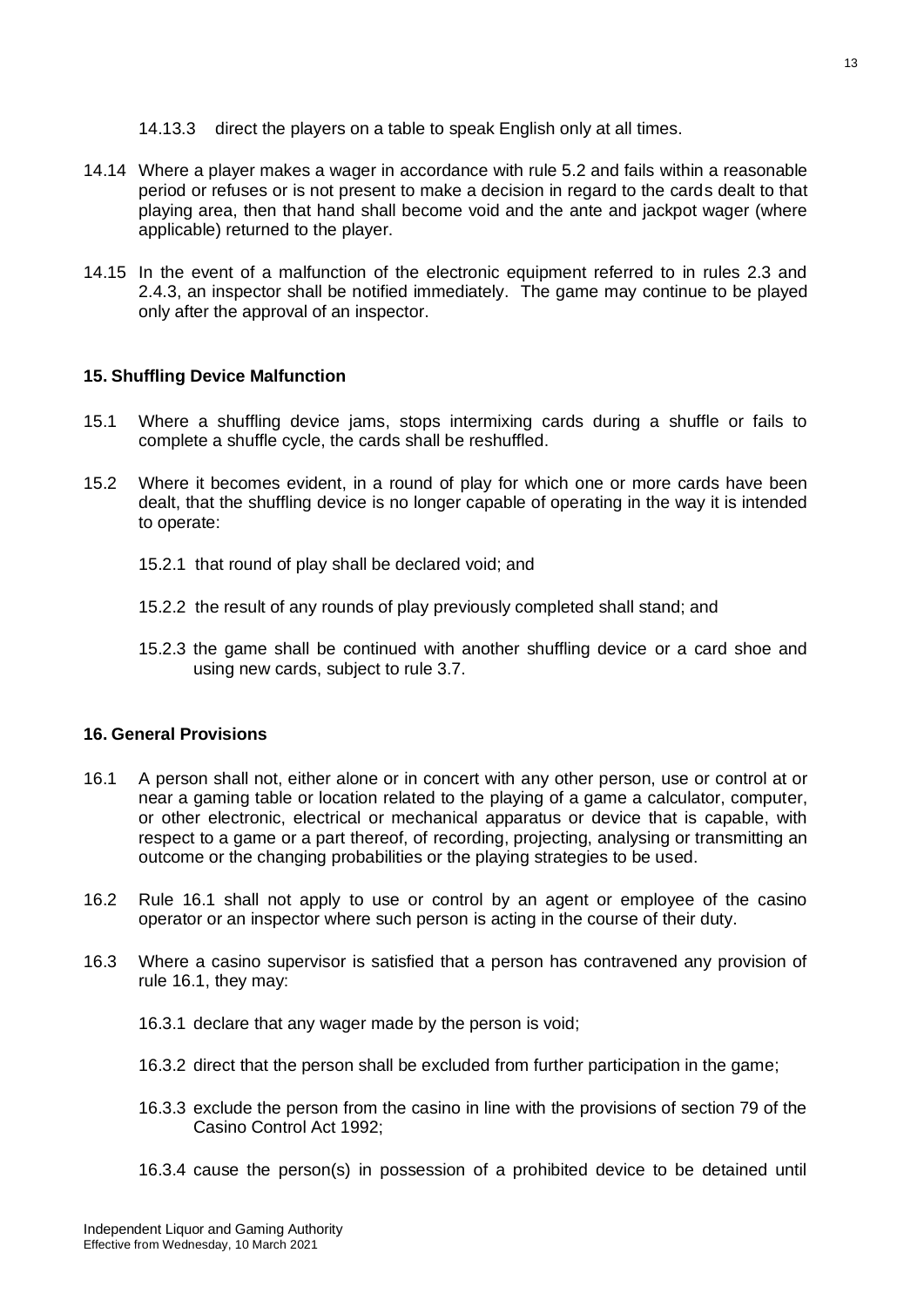such time as an inspector or a police officer has attended and assumed responsibility for the situation.

- 16.4 A casino supervisor may invalidate the outcome of a game if:
	- 16.4.1 the game is disrupted by civil commotion, fire, riot, brawl, robbery, an act of God; or
	- 16.4.2 any fraudulent act is perpetrated by any person that, in the opinion of the casino supervisor, affects the outcome of the game.
- 16.5 Where the outcome of a game is invalidated under rule 16.4, all wagers made by the players for that particular result may be refunded provided that a casino supervisor may direct that the wager of any player referred to in rule 16.4.2 be forfeited.
- 16.6 A player shall not be advised by an employee of the casino on how to play, except to ensure compliance with these rules.
- 16.7 No spectator or any player wagering at any table may, unless requested by a player, attempt to influence, influence or offer advice to that player regarding that player's decisions of play.
- 16.8 A casino supervisor may close a gaming table at which players are present provided a sign showing the proposed time of closure has been displayed at the table for at least 20 minutes before the closure.
- 16.9 A player who abstains from placing any wagers for three consecutive rounds of play, while all other seats or positions at the table are in use, may be required to vacate their seat or position.
- 16.10 Players and spectators are not permitted to have side bets with or against each other.
- 16.11 A casino supervisor or above may refuse, on reasonable grounds, any wager made by a player prior to the first card of a round of play being removed from the card shoe or shuffling device, and in so doing may cause the wager(s) to be removed from the layout.
- 16.12 Any dispute or complaint concerning a casino game shall be referred for decision in the first instance to a gaming supervisor, subject to a review (if requested) by a casino supervisor.
- 16.13 In any dispute arising from the play of this game, the decision of the casino operator is final. Where any person is not satisfied with a decision of the casino operator relating to the conduct of gaming, the person will be advised of their right to lodge a complaint with an inspector under section 33 of the Gaming and Liquor Administration Act 2007.
- 16.14 The Star is not obliged to pay a wager, prize or jackpot to any person who, at the time of the wager, was in breach of The Star's Employee Gambling Policy.
- 16.15 A copy of these rules shall be made available for inspection upon request.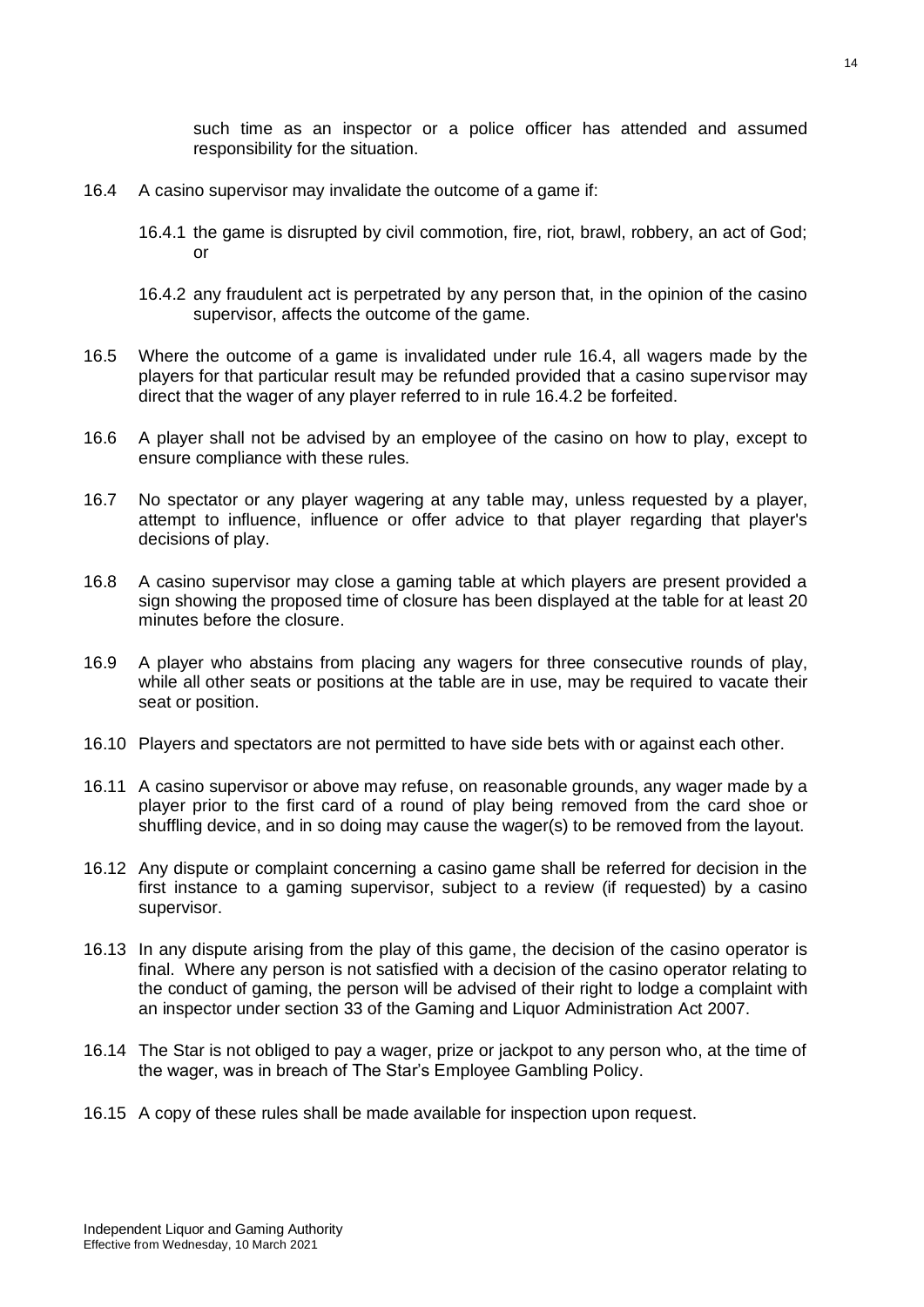## <span id="page-14-0"></span>**17. Player Rewards and Promotional Prizes**

- 17.1 The casino operator may offer from time to time Promotional Prizes in conjunction with gaming in the casino.
- 17.2 Promotional Prize draws shall be overseen by a scrutineer nominated by the casino operator where an individual prize has a value over \$10,000.
- 17.3 When offering a non-monetary prize of a Promotional Prize, with the exception of prizes consisting of slots dollars and/or casino dollars, the casino operator may give the winner the option to be paid a cash alternative of the non-monetary prize instead which shall be clearly stated in the terms and conditions of the promotion.
- 17.4 If a Promotional Prize is a cash prize and is greater than \$10,000 the prize-winner may choose to be paid the amount as cash, by a crossed cheque made out to the winner, by electronic funds transfer to the winner or by a combination of these payment options.
- 17.5 The non-monetary prize rules as set out in section 66(4) of the Casino Control Act 1992 apply and Promotional Prizes will not consist of or include any of the following:
	- 17.5.1 tobacco in any form;
	- 17.5.2 a firearm, or ammunition, or an imitation firearm, within the meaning of the Firearms Act 1996;
	- 17.5.3 a prohibited weapon within the meaning of the Weapons Prohibition Act 1998;
	- 17.5.4 more than 20 litres of liquor; or
	- 17.5.5 any item or service prescribed by the regulations.
- 17.6 The casino operator will detail the terms and conditions associated with any Promotional Prize and make reference to these terms and conditions in the marketing material. These terms and conditions will be readily available within the casino boundary, or through appropriate means including but not limited to secure websites, email click through, direct mail or brochures.
- 17.7 The terms and conditions to any Promotional Prize must include, but are not limited to, the following:
	- 17.7.1 the manner in which a Promotional Prize is to be awarded;
	- 17.7.2 when and where the Promotional Prize will be awarded;
	- 17.7.3 the characteristics, criteria and/or requirements for a player to be eligible for a Promotional Prize;
	- 17.7.4 if there is a minimum or compulsory wager for each player to be eligible for a Promotional Prize then that minimum or compulsory wager;
	- 17.7.5 the nature of the Promotional Prize and any qualification, reservation or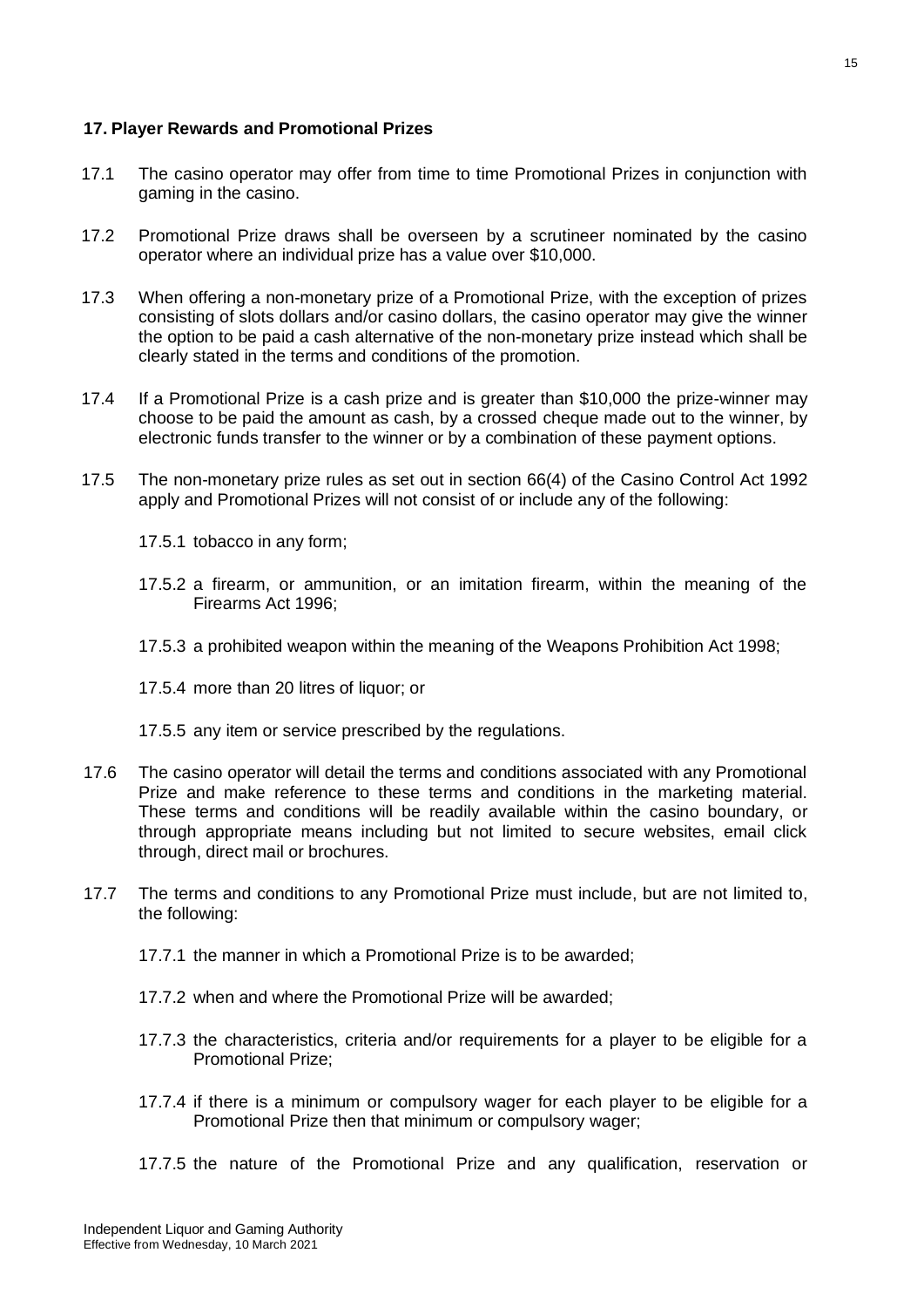guarantee given by the casino operator, if applicable;

- 17.7.6 the closing date and time for receipt of entry into any Promotional Prize promotion;
- 17.7.7 the place, date and time of any Promotional Prize promotion;
- 17.7.8 the method for claiming a Promotional Prize (including any requirement for entrants to be physically present);
- 17.7.9 how the winner of a Promotional Prize will be notified;
- 17.7.10 how the results of a Promotional Prize will be published;
- 17.7.11 details of the prizes and their value including any conditions relating to receiving, using or accepting prizes; and
	- 17.7.11.1 If the prize is machinery or an electric appliance, details shall also include:
		- i) Make
		- ii) Model;
		- iii) Accessories
	- 17.7.11.2 If the prize is a motor vehicle, details shall also include:
		- i) Make
		- ii) Model;
		- iii) Accessories; and
		- iv) whether registration and other on-road costs are included.
	- 17.7.11.3 If the prize is travel, details shall also include:
		- i) number of persons entitled to take advantage of the travel prize;
		- ii) what is included (airfares, transfers, other transport, duration, accommodation standard, meals);
		- iii) restrictions on when the travel must be taken;
		- iv) if spending money is included.
	- 17.7.11.4 If the prize is real estate, details shall also include:
		- i) the type of dwelling;
		- ii) plans;
		- iii) contract details;
		- iv) easement details;
		- v) address or other location;
		- vi) what is included conveyancing, legal costs, fixtures, furniture.
- 17.8 When an entrant is not required to be present at a draw to win a Promotional Prize, reasonable endeavours must be made by the casino operator to notify the winner of any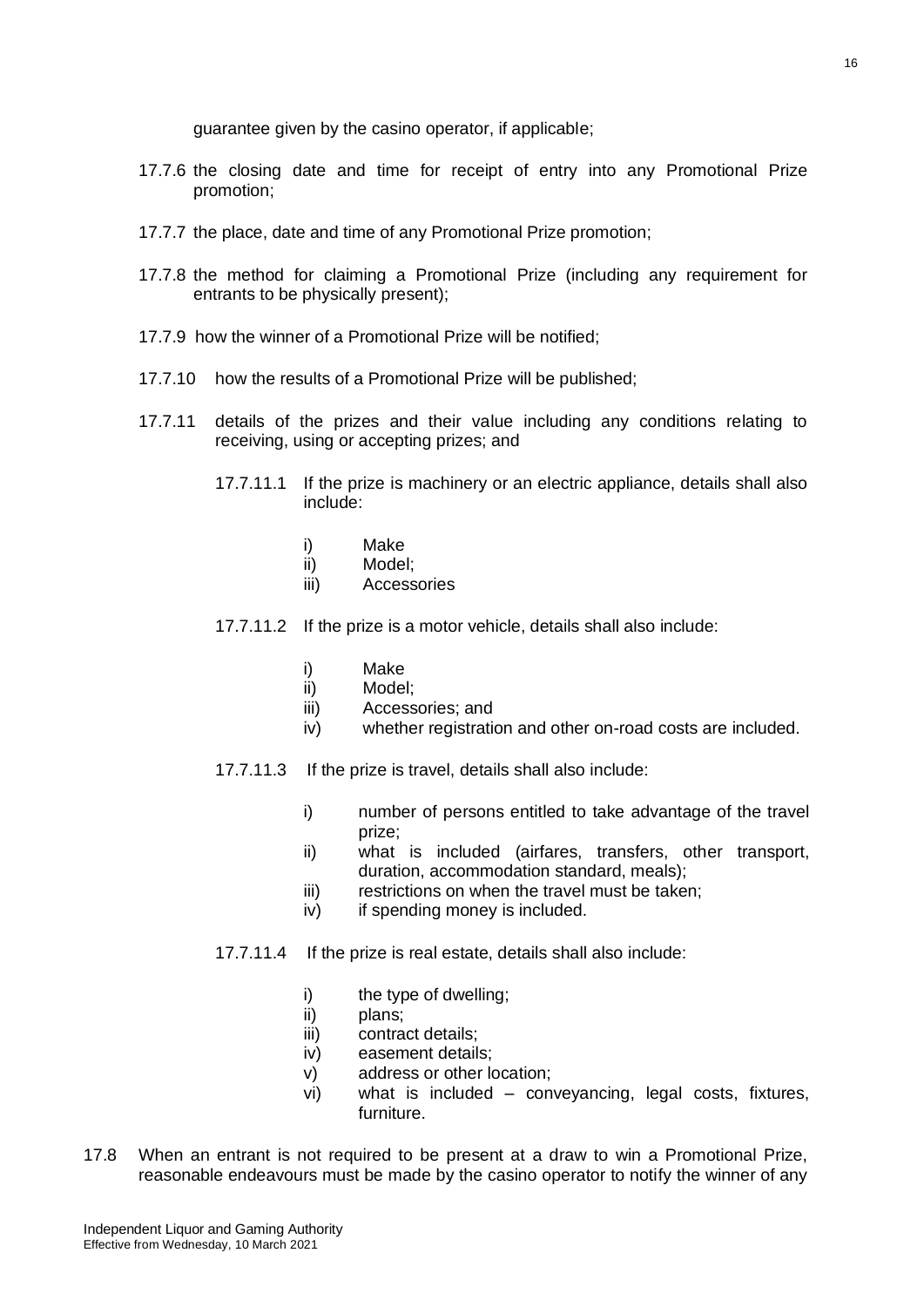Promotional Prize within 2 days of the draw by the following methods:

17.8.1 face-to-face; or 17.8.2 mail; or 17.8.3 telephone; or 17.8.4 email.

- 17.9 The casino operator shall inform a patron/s as soon as practicable of the reason(s) for refusing to award them a Promotional Prize. The casino operator must retain:
	- 17.9.1 all details of claims for a Promotional Prize over \$100 which are denied by the casino operator. These details shall include the names and addresses of the claimants and the reason(s) why the claims were not met.
- 17.10 In the event of a dispute relating to the terms and conditions of a Promotional Prize promotion, the decision of the casino operator is final. Where any person is not satisfied with a decision of the casino operator relating to a promotion, the person will be advised of their right to lodge a complaint with an inspector under section 33 of the Gaming and Liquor Administration Act 2007.
- 17.11 Should the casino operator determine that the integrity of the promotion and/or draw has been compromised it may either postpone the promotion and/or draw until such a time as the integrity of the promotion and/or draw has been validated or cancel the draw. Should this occur the Regulator is to be notified within 48 hours.